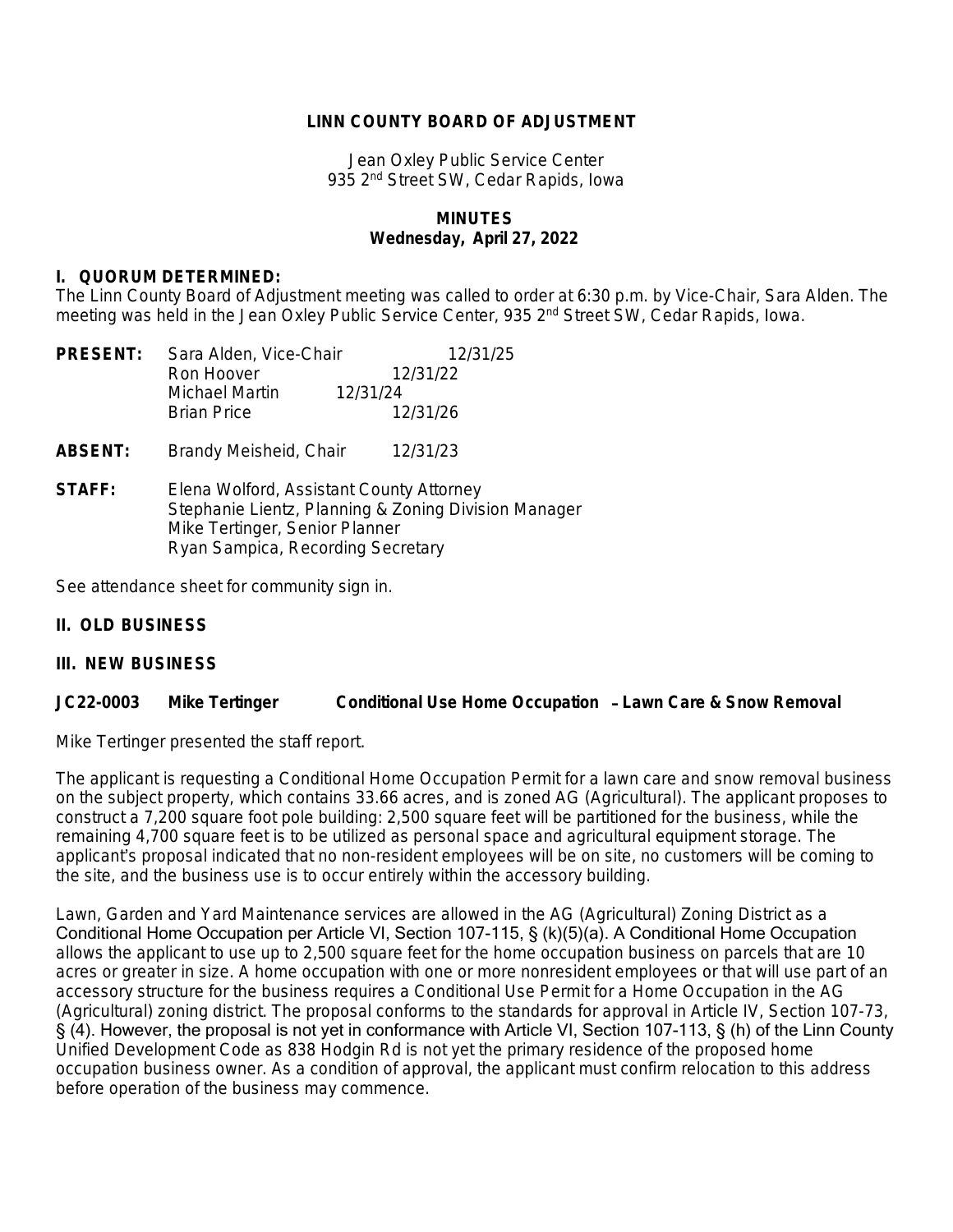Staff recommends approval subject to the conditions of the staff report.

Price asked why the property owner was required to apply for a Conditional Use Home Occupation permit. Tertinger explained the ordinance language related to these types of permits and when they are required.

**Motion by Martin to accept the Findings of Fact, Conclusions of Law, and Decision & Order as reflected in the staff report for the Conditional Use Home Occupation case JC22-0003, and to approve case JC22- 0003, second by Hoover.** 

| Aye           |
|---------------|
| Aye           |
| <b>Absent</b> |
| Aye           |
| Aye           |
|               |

# **JC22-0004 Stephanie Lientz Conditional Use** – **Rock Crushing & Recycling Business**

Stephanie Lientz presented the staff report.

The applicant is proposing continued operation of a rock/concrete crushing and recycling facility on approximately 10.5 acres of the subject property. The applicant was previously granted a Temporary Use Permit (JTU17-0001) for the same use on the subject property from March 1, 2017 to December 3, 2019. Sometime after that period ended, the operation recommenced at the same location. The applicant is proposing to operate the facility on site permanently, therefore, staff has determined that a Conditional Use Permit will be required.

Materials stored on the site will include: raw broken concrete, raw broken asphalt, dirt, recycled aggregate, recycled asphalt millings, and recycled granite. Proposed hours of operation are 6:30 a.m. to 7:00 p.m., Monday through Friday, with four (4) part-time employees coming to the site.

The proposed use of recycling facility or solid waste hauling and transfer station is allowed with a Conditional Use Permit in the AG (Agricultural) zoning district. It appears that the proposal meets all of the standards for approval for Conditional Use Permits in Article IV, Section 107-73, § (4) of the Linn County Unified Development Code (UDC). Other development standards which must be met include: those requirements for a major site plan, paving of parking areas and drives, and all other parking standards found in Article V, Section 107-93, § (e) of the UDC. All standards pertaining to this type of industrial use listed in Article VI, Section 107-116, § (d) appear to be met.

Buffering and screening requirements in Article V. Section 107-93, **§ (d)** shall be met; when the existing scale house is replaced or moved, the new location for that structure must at least 50 feet from the north property boundary. All required federal, state, and/or local permits must be maintained for the duration of the use.

Staff recommends approval subject to the conditions of the staff report.

Price asked if staff is requiring a certain type of tree species to be planted to meet the vegetative screening conditions mentioned in the staff report. Lientz explained the ordinance language related to buffering and vegetative screening, indicating that specific tree species are not required, but that the plants used in said buffer shall be a certain height within 3 years after planting.

Price also asked if the applicant was planning to use the entire 10-acre area included on the site plan for the business use. Lientz confirmed that is the current plan put forth by the applicants. Lientz also stated that if a